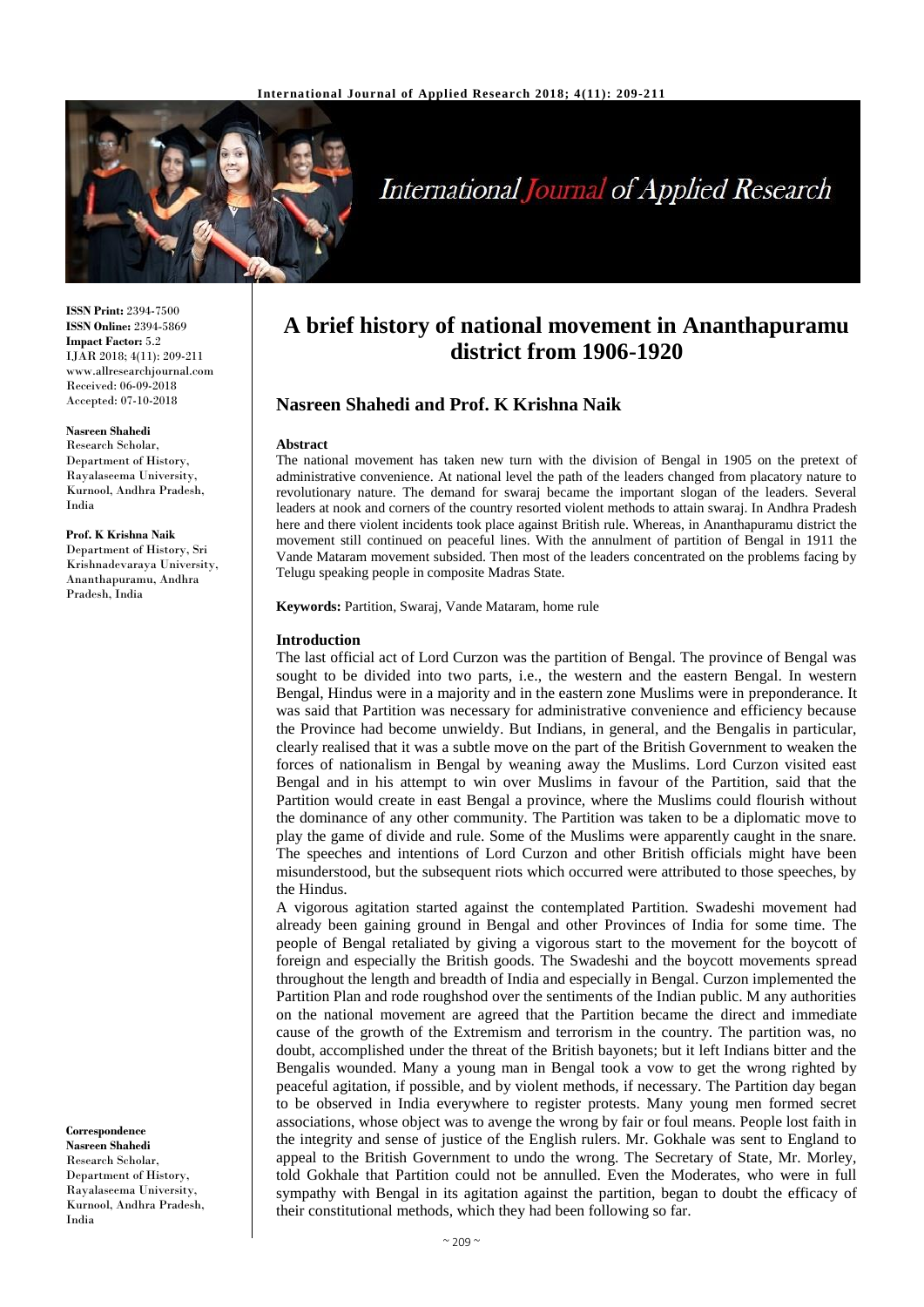Gokhale admitted that "young men are beginning to ask, what was the good of constitutional method, if it was only to end in the Partition of the Bengal."

The preachings of nationalist leaders prepared the Andhra people to participate in the Vande Mataram movement with dedication and sacrifice. During the Vande Mataram movement the students and press played a dominant role. The Andhra Student studying at Madras State capital held a meeting in September 1905 under the leadership of Sri G. Subramanya Iyer, the editor of the *Swadtsha Mitran.* The prominent among them includes Sri Kaleswar Rao, Ramasastri Naidu, Gadicherla Harisarvothama Rao, Komarraju Lakshmana Rao, Gollapudi Sitarama Sastri and Chakriah Chetty. During the course of meeting the students raised 'national fund' as a support to Swadeshi movement.

The 22nd Indian National Congress was convened at Calcutta in December 1906. At this session the Vande Mataram song of Bankim Chandra Chaatarjee was declared as the National Song of India. It is also considered as the uniting point for all national leaders to fight against the British raj. Under the name of this song a movement called "Vande Mataram was initiated all over the India.

The movement reached its culmination with the tour of Bipin Chandra Pal on 3rd April, 1907. He toured several students and leaders to open several educational institutions and native stores in Rayalaseema and Andhra region. Several students inspired with speech of Pal and started wearing Vande Mataram badges as a mark of unity. Students started to greet one another with Vande Mataram slogan.

During the Vandemataram movement the prominent national leader Balagangadhar Tilak was arrested and sentenced to 6 years imprisonment in 1908. After magisterial enquiry he was sent to Mandalay Jail on 13<sup>th</sup> July 1908. This infuriated the nationalists all over the country. A nationalist by name Chidambaram Pillai shot the district Magistrate in Tamil Nadu. In retaliation to this the British citizen shot dead 2 Indians. Gadicharla Harisarvothama Rao in his journal 'Swarajya' editorial condemned the acts of British harshly. The then British Indian Government treated this editorial as rebellious and imprisoned Gadicharla Harisarvothama Rao and Publisher Bodi Narayana Rao. Against the arrest and imprisonment of the Andhra leaders, on 22nd September 1908, a clerk by name Sri. Subbanna Achari of Burma Oil Company in Ananthapuramu district burnt his shirt, cap and braces in public, demonstrating his intense indignation against British made goods.

One of the practical measures taken for the Vandemataram which included Swadeshi was to send students to Japan. Those incidents were referred in Suryodayaprakashika a Telugu paper in Andhra connected with this movement. Bhavanachari in Guntur made efforts to raise funds from the Zamindars and others for the purpose and succeeded in his attempt to some extent. Funds were collected in Kurnool in Rayalaseema to send a student to Japan for undergoing training of glass-making [11], A second measure taken for the purpose was to open Swadeshi stores in important towns. Many such stores came into existence in 1906 A.D. A third measure was to open weaving mills though not on a large scaie. The enlightened and patriotic Raja of Munagala opened such a factory at Bezawada in June, 1906 A.D. with Mohi

The Congress leaders of Madras decided to raise funds to give aid to the pupil who desired to go abroad for technical knowledge in the field of industries. At this juncture, Syamji Rama Rao, a pupil of Bellary was sent to Japan in 1306 A.D. to learn glass and watch making. His expenditure for technical education was borne by Madras National Fund and Industrial Association<sup>[1]</sup>. The subscriptions were also collected in Kurnool for the same purpose. P. Kesava Pillai a prominent leader of Gooty urged 'The Hindu' an English daily to publish a list of subscribers to acknowledge the contributions for this.

As an outcome of partition of Bengal in to East Bengal and West Bengal, the Swadeshi Movement was launched in the country. As part of movement several debates and discussions were held in different areas of the Andhra region. In Ananthapuramu district a meeting in connection with Swadeshi movement was held at Penukonda town. The meeting was held with the intention of propagating swadeshi ideas and articles among people. The meeting was held at Jamia mosque on 21st August 1907 at Penukonda. The meeting was attended by both Muslims and Hindus. The meeting on the other hand fostered the friendship between Hindus and Muslims to make a united fight against the British Raj. The chief spokes persons of the meeting were S. Ranga Rao and Sivasankaram, who inspired several people towards 'Swadeshism'. At the end of the meeting the leaders and people have given Vande Mataram slogans as mark of integrity of the leaders in the national movement.

At this time the 23rd session of Indian National Cogress was held at Madras in December 1908 under the presidentship of Rashbehari Gosh. For this session prominent leaders like P. Kesava Pillai and Y.Seshappa, from Ananthapuramu district, attended the session. During this movement K. hanumantha Rao of Masulipatnaam collected donations from the public at Gooty for the construction of National College.

During 1907 to 1910 the Vande Mataram and Swadeshi movements swayed the national movement in Andhra. With the imprisonment of Balagangadhar Tilak and Bipin Chandra Pal and retirement of Aurobindo Ghosh from national scene made it inevitable for the moderates to take the lead of national movement once again. The native of Ananthapuramu district Sri. P. Keshav Pillai of Gooty along with Konda Venkatappayya and Diwan Bahadur led the national movement in Andhra. They worked during this time in building up public opinion towards the creation of a separate Andhra state. Thus from 1911 onwards the movement in Andhra takes the shape of the Andhra Movement and people of all walks of political opinion were united in the demand for the creation of a separate Andhra province.

# **Home Rule Movement**

In 1915 Mrs. Annie Besant announced her decision to establish a Home Rule League at Madras on the model of the Irish Home Rule League. In 1916 Tilak organised his own Home Rule League at Poona. Both the Leagues worked in unison and aimed at the achievement of self-government for India. The Leagues' objective was to educate the people and provide the Congress demand for self- government with the support and strength of a nation united in knowledge bf itself and its single aim. The Home Leagues functioned independently as the Congress could not adopt a radical